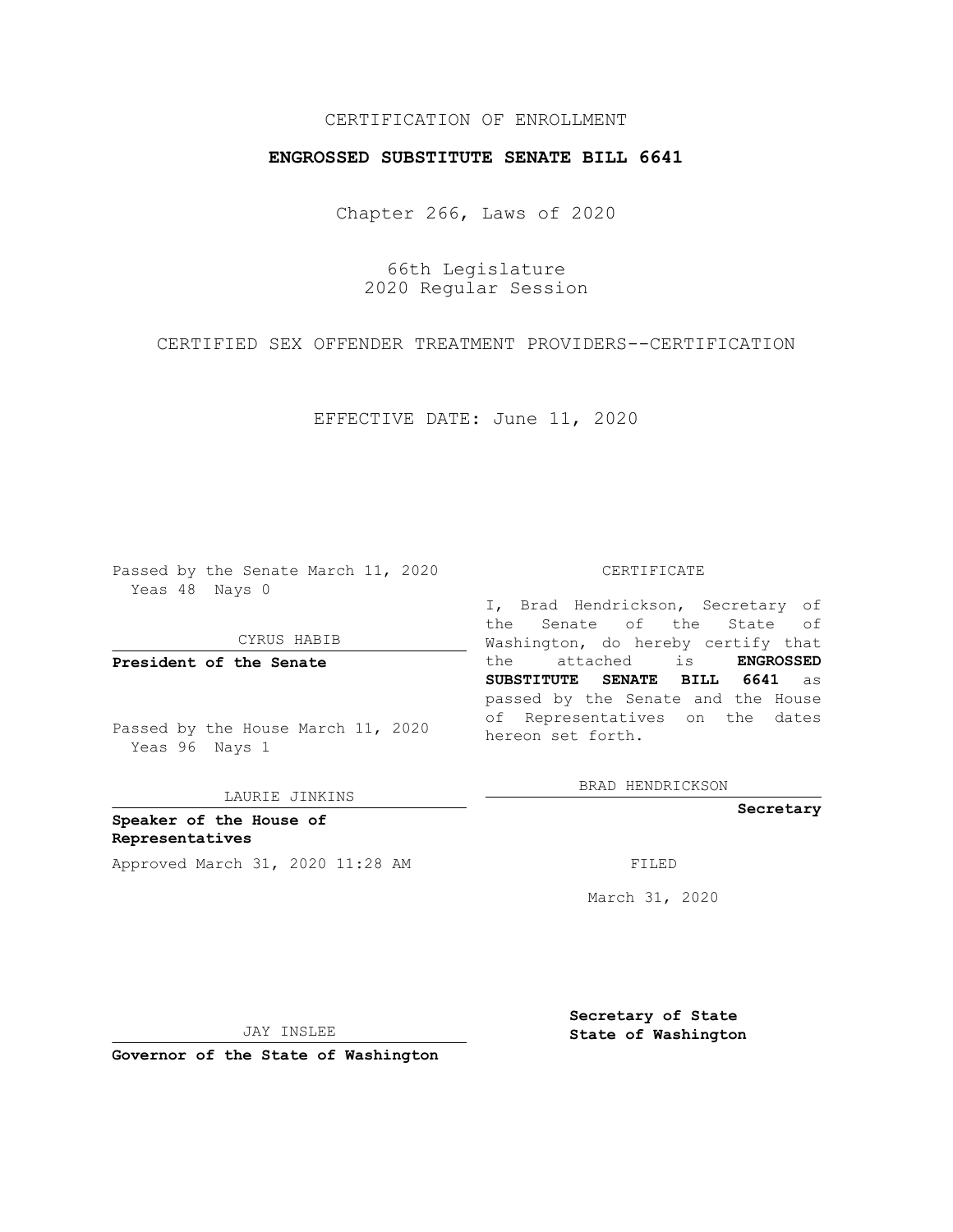### **ENGROSSED SUBSTITUTE SENATE BILL 6641**

AS AMENDED BY THE HOUSE

Passed Legislature - 2020 Regular Session

# **State of Washington 66th Legislature 2020 Regular Session**

**By** Senate Human Services, Reentry & Rehabilitation (originally sponsored by Senators O'Ban, Conway, and Wilson, C.)

READ FIRST TIME 02/07/20.

 AN ACT Relating to increasing the availability of certified sex offender treatment providers; amending RCW 18.155.020, 18.155.030, 18.155.075, 18.155.080, and 18.155.040; adding a new section to 4 chapter 18.155 RCW; adding a new section to chapter 71.09 RCW; and decodifying RCW 18.155.900, 18.155.901, and 18.155.902.

6 BE IT ENACTED BY THE LEGISLATURE OF THE STATE OF WASHINGTON:

7 **Sec. 1.** RCW 18.155.020 and 2004 c 38 s 3 are each amended to 8 read as follows:

9 Unless the context clearly requires otherwise, the definitions in 10 this section apply throughout this chapter:

11 (1) "Advisory committee" means the sex offender treatment 12 providers advisory committee established under section 5 of this act.

13 (2) "Certified sex offender treatment provider" means ((a 14 <del>licensed, certified, or registered health professional</del>)) an 15 individual who is a licensed psychologist, licensed marriage and 16 family therapist, licensed social worker, licensed mental health 17 counselor, or psychiatrist as defined in RCW 71.05.020, who is 18 certified to examine and treat sex offenders pursuant to chapters 19 9.94A and 13.40 RCW and sexually violent predators under chapter 20 71.09 RCW.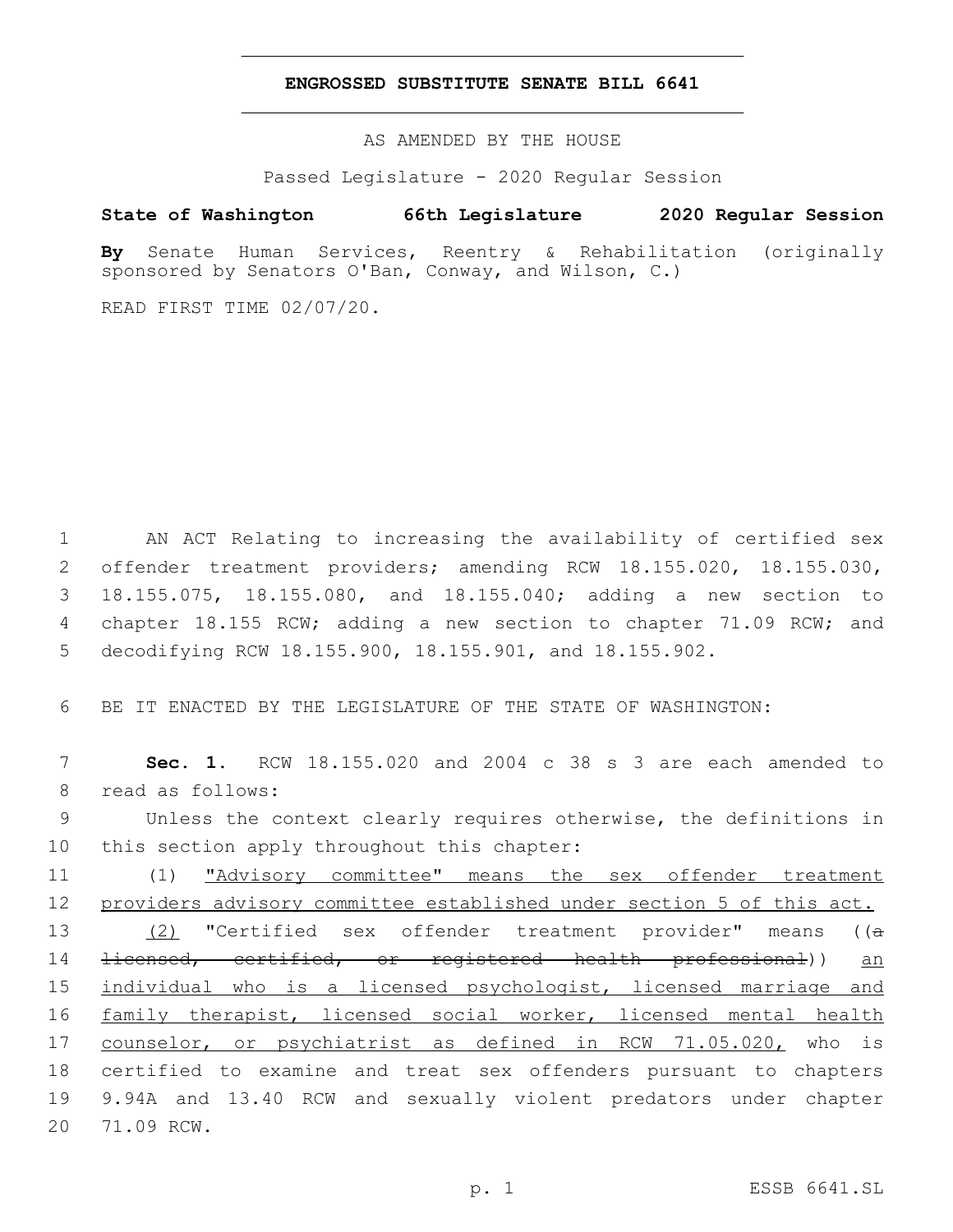1 (( $(2)$ )) (3) "Certified affiliate sex offender treatment provider" 2 means ((a licensed, certified, or registered health professional)) an individual who is a licensed psychologist, licensed marriage and family therapist, licensed social worker, licensed mental health counselor, or psychiatrist as defined in RCW 71.05.020, who is certified as an affiliate to examine and treat sex offenders pursuant to chapters 9.94A and 13.40 RCW and sexually violent predators under 8 chapter 71.09 RCW under the supervision of a ((certified sex offender 9 treatment provider)) qualified supervisor.

10  $((+3+))$   $(4)$  "Department" means the department of health.

11 (((4))) (5)(a) "Qualified supervisor" means:

 (i) A person who meets the requirements for certification as a 13 sex offender treatment provider;

 (ii) A person who meets a lifetime experience threshold of having provided at least two thousand hours of direct sex offender specific treatment and assessment services and who continues to maintain professional involvement in the field; or

 (iii) A person who meets a lifetime experience threshold of at least two years of full-time work in a state-run facility or state-20 run treatment program providing direct sex offender specific treatment and assessment services and who continues to maintain professional involvement in the field.

 (b) A qualified supervisor not credentialed by the department as a sex offender treatment provider must sign and submit to the department an attestation form provided by the department stating under penalty of perjury that the qualified supervisor has met the 27 requisite education, training, or experience requirements and that the qualified supervisor is able to substantiate the qualified supervisor's claim to have met the requirements for education, training, or experience.

(6) "Secretary" means the secretary of health.

 (( $(45)$ )) (7) "Sex offender treatment provider" or "affiliate sex offender treatment provider" means a person who counsels or treats sex offenders accused of or convicted of a sex offense as defined by 35 RCW 9.94A.030.

 **Sec. 2.** RCW 18.155.030 and 2004 c 38 s 4 are each amended to 37 read as follows:

 (1) No person shall represent himself or herself as a certified sex offender treatment provider or certified affiliate sex offender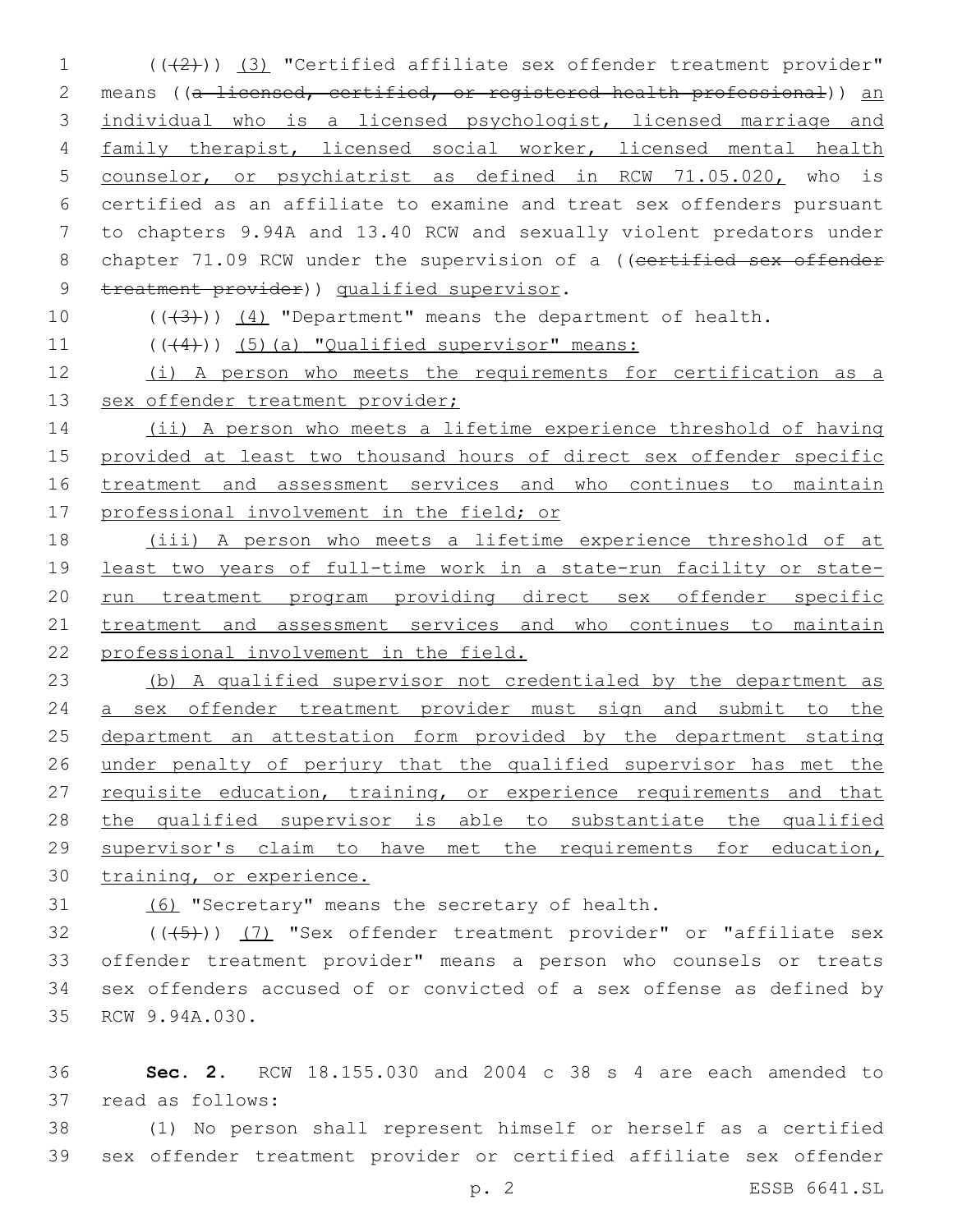treatment provider without first applying for and receiving a 2 certificate pursuant to this chapter.

 (2) Only a certified sex offender treatment provider, or certified affiliate sex offender treatment provider who has completed at least fifty percent of the required hours under the supervision of a ((certified sex offender treatment provider)) qualified supervisor, 7 may perform or provide the following services:

 (a) ((Evaluations conducted for the purposes of and pursuant to 9 RCW 9.94A.670 and 13.40.160;

10 (b))) Treatment or evaluation of convicted level III sex offenders who are sentenced and ordered into treatment pursuant to chapter 9.94A RCW and adjudicated level III juvenile sex offenders 13 who are ordered into treatment pursuant to chapter 13.40 RCW; or

14 (((e)) (b) Except as provided under subsection (3) of this section, treatment of sexually violent predators who are conditionally released to a less restrictive alternative pursuant to 17 chapter 71.09 RCW.

 (3) A certified sex offender treatment provider, or certified affiliate sex offender treatment provider who has completed at least fifty percent of the required hours under the supervision of a ((certified sex offender treatment provider)) qualified supervisor, may not perform or provide treatment of sexually violent predators 23 under subsection (2)( $(\overline{+e})$ ) (b) of this section if the treatment 24 provider has been:

(a) Convicted of a sex offense, as defined in RCW 9.94A.030;

 (b) Convicted in any other jurisdiction of an offense that under the laws of this state would be classified as a sex offense as 28 defined in RCW 9.94A.030; or

 (c) Suspended or otherwise restricted from practicing any health care profession by competent authority in any state, federal, or 31 foreign jurisdiction.

 (4) Certified sex offender treatment providers and certified affiliate sex offender treatment providers may perform or provide the following service: Treatment or evaluation of convicted level I and level II sex offenders who are sentenced and ordered into treatment pursuant to chapter 9.94A RCW and adjudicated juvenile level I and level II sex offenders who are sentenced and ordered into treatment 38 pursuant to chapter 13.40 RCW.

 (5) Employees of state-run facilities or state-run treatment programs are not required to be a certified sex offender treatment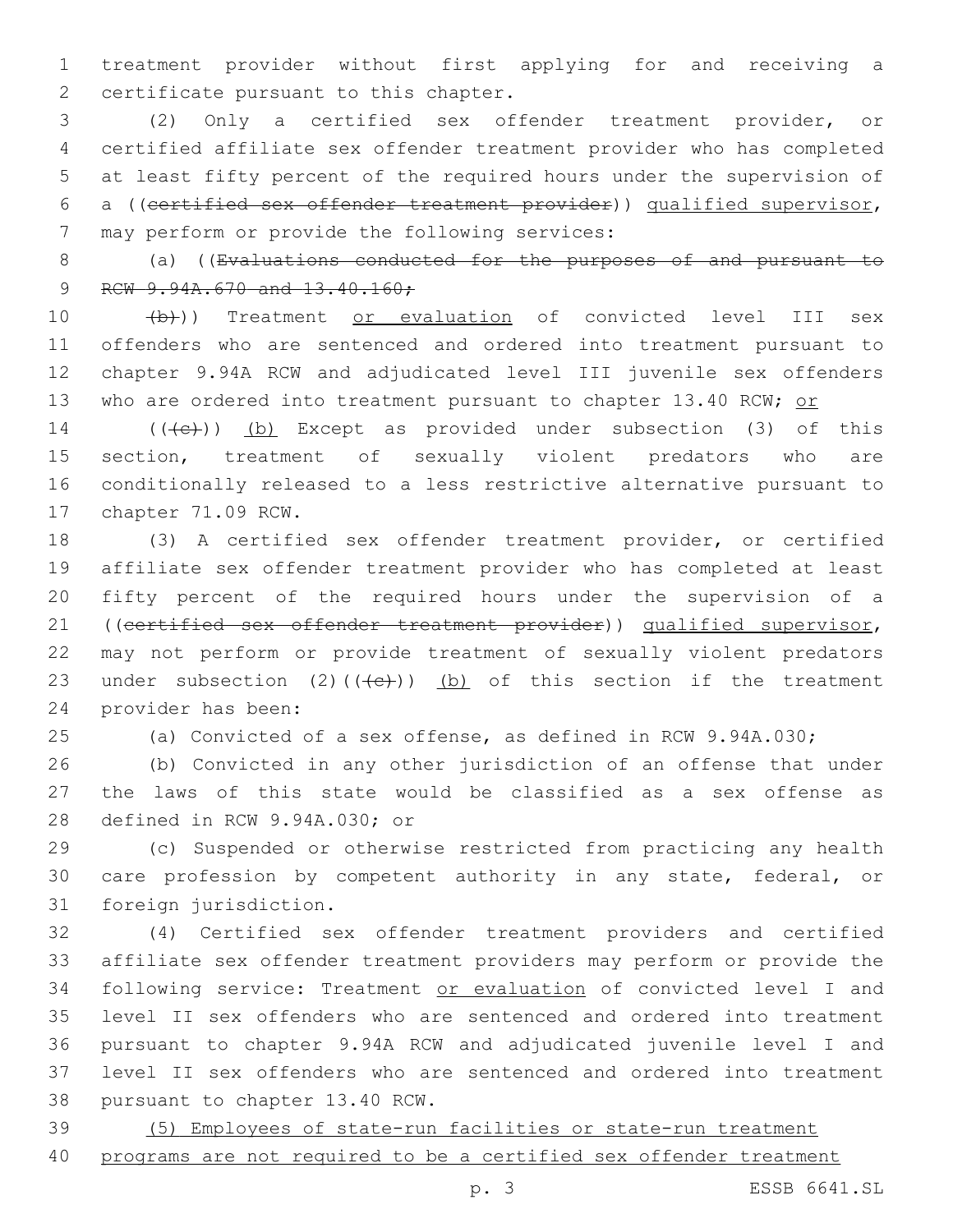1 provider or a certified affiliate sex offender treatment provider to 2 do the work described in this section as part of their job duties if 3 not pursuing certification under this chapter.

 (6) Individuals credentialed by the department of health as a certified sex offender treatment provider or a certified affiliate sex offender treatment provider prior to the effective date of this section are considered to have met the requirement of holding an underlying health license or credential described in RCW 18.155.020 (2) and (3), provided the underlying license or credential remains 10 active and in good standing.

11 **Sec. 3.** RCW 18.155.075 and 2006 c 134 s 2 are each amended to 12 read as follows:

13 (1) The department shall issue an affiliate certificate to any 14 applicant who meets the following requirements:

15 (((4))) (a) Successful completion of an educational program 16 approved by the secretary or successful completion of alternate 17 training which meets the criteria of the secretary;

18  $((+2+))$  (b) Successful completion of an examination administered 19 or approved by the secretary;

20 (((3))) (c) Proof of supervision by a ((certified sex offender 21 treatment provider)) qualified supervisor;

 $22$  (( $(4)$ )) (d) Not having engaged in unprofessional conduct or being 23 unable to practice with reasonable skill and safety as a result of a 24 physical or mental impairment;

 ( $(\overline{+5})$ ) <u>(e)</u> Not convicted of a sex offense, as defined in RCW 9.94A.030 or convicted in any other jurisdiction of an offense that under the laws of this state would be classified as a sex offense as 28 defined in RCW 9.94A.030; and

29  $((+6+))$  (f) Other requirements as may be established by the 30 secretary that impact the competence of the sex offender treatment 31 provider.

 (2) Individuals credentialed by the department of health as a certified affiliate sex offender treatment provider prior to the effective date of this section are considered to have met the requirement of holding an underlying health license or credential described in RCW 18.155.020(3), provided the underlying license or credential remains active and in good standing.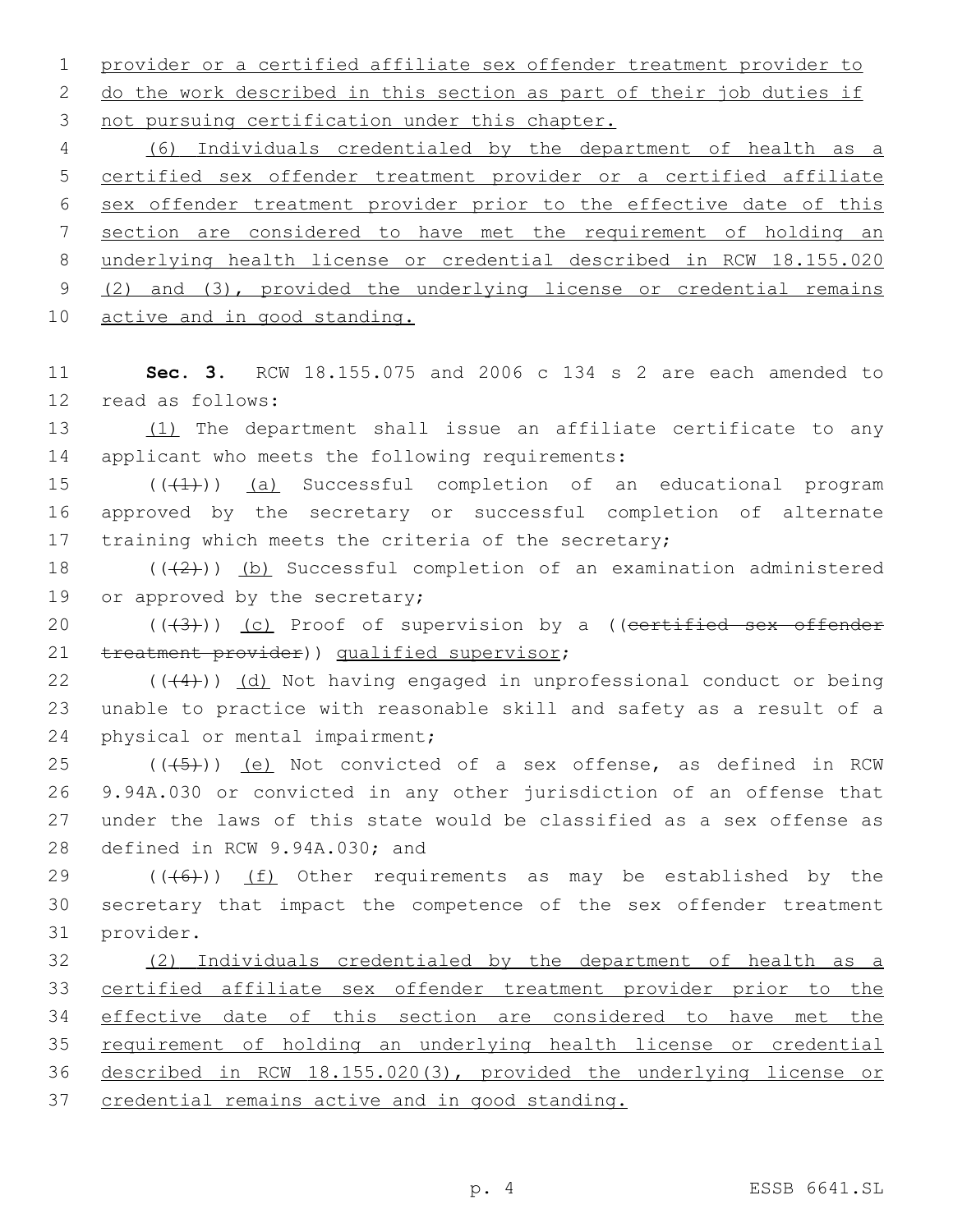**Sec. 4.** RCW 18.155.080 and 2004 c 38 s 7 are each amended to 2 read as follows:

 The secretary shall establish standards and procedures for 4 approval of the following:

 (1) Educational programs and alternate training, which must consider credit for experience obtained through work in a state-run facility or state-run treatment program in Washington or in another 8 state or territory of the United States where the applicant demonstrates having provided at least two thousand hours of direct 10 sex offender specific treatment and assessment services, or two years full-time experience working in a state-run facility or state-run treatment program providing direct sex offender specific treatment 13 and assessment services, and continue to maintain professional 14 involvement in the field;

15 (2) Examination procedures;

 (3)(a) Certifying applicants who have a comparable certification 17 in another jurisdiction, who must be allowed to receive consideration of certification if:

 (i) They hold or have held within the past thirty-six months a credential in good standing from another state or territory of the 21 United States that the secretary, with advice from the advisory committee, deems to be substantially equivalent to sex offender treatment provider certification in Washington; or

 (ii) They meet a lifetime experience threshold of having provided 25 at least two thousand hours of direct sex offender specific treatment and assessment services, or two years full-time experience working in 27 a state-run facility or state-run treatment program providing direct 28 sex offender specific treatment and assessment services, and continue to maintain professional involvement in the field;

 (b) Nothing in (a) of this subsection prohibits the secretary from requiring background checks as a condition of receiving a credential;

33 (4) Application method and forms;

(5) Requirements for renewals of certificates;

 (6) Requirements of certified sex offender treatment providers and certified affiliate sex offender treatment providers who seek 37 inactive status;

 (7) Other rules, policies, administrative procedures, and administrative requirements as appropriate to carry out the purposes 40 of this chapter.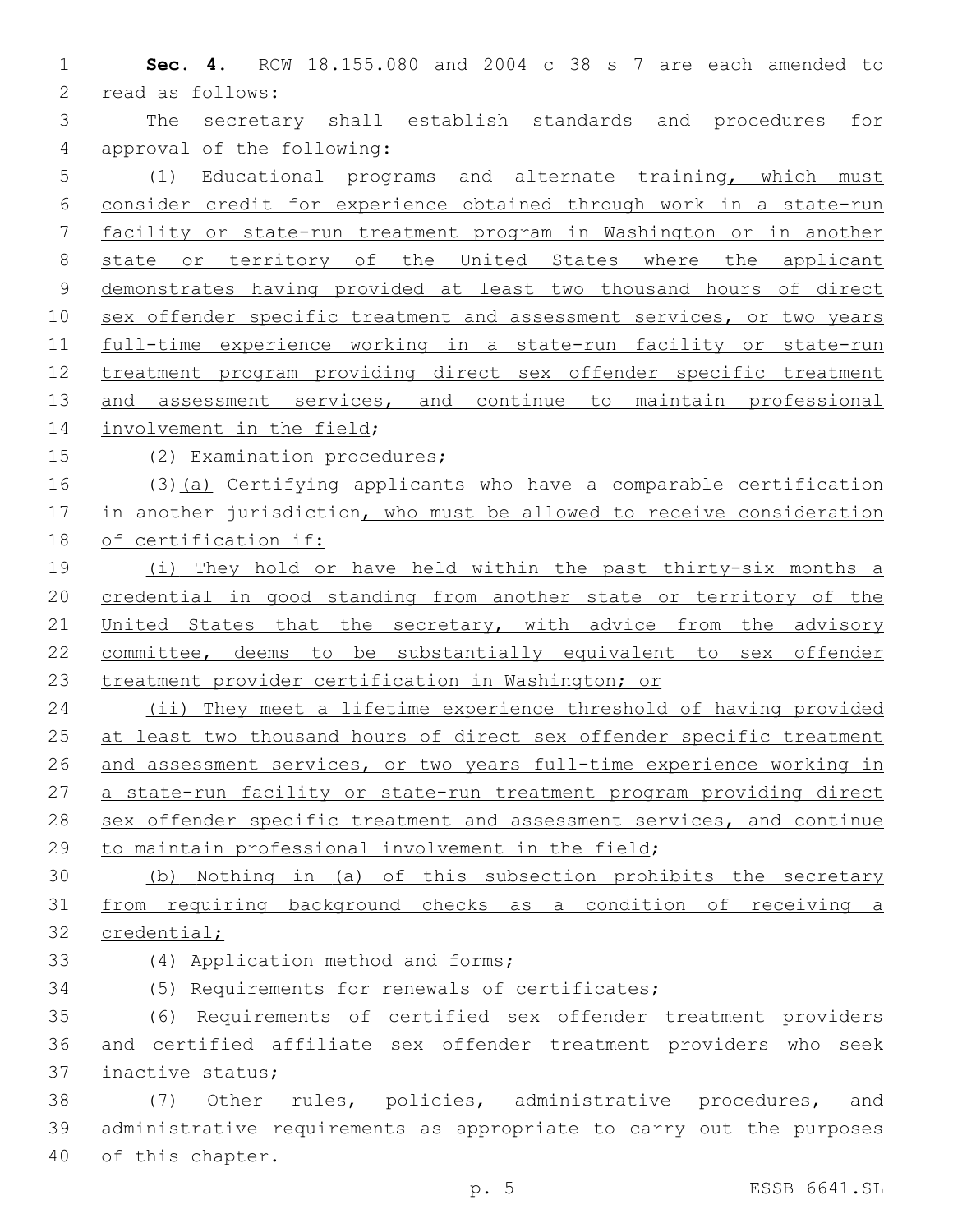(8) In construing the requirements of this section, the applicant may sign attestation forms under penalty of perjury indicating that 3 the applicant has participated in the required training and that the applicant is able to substantiate the applicant's claim to have met the requirements for hours of training if such substantiation is requested. Substantiation may include letters of recommendation from experts in the field with personal knowledge of the applicant's qualifications and experience to treat sex offenders in the community. (9) Employees of a state-run facility or state-run treatment program may obtain the necessary experience to qualify for this certification through their work and do not need to be certified as 13 an affiliate sex offender treatment provider to obtain the necessary experience requirements upon demonstrating proof of supervision by a qualified supervisor. NEW SECTION. **Sec. 5.** A new section is added to chapter 18.155 17 RCW to read as follows: (1) The sex offender treatment providers advisory committee is established to advise the secretary concerning the administration of 20 this chapter. (2) The secretary shall appoint the members of the advisory committee, which shall consist of the following persons: 23 (a) One superior court judge; 24 (b) Three sex offender treatment providers; (c) One mental health practitioner who specializes in treating 26 victims of sexual assault; (d) One defense attorney with experience in representing persons 28 charged with sexual offenses; (e) One representative from a statewide association representing 30 prosecuting attorneys; (f) The secretary of the department of social and health services 32 or the secretary's designee;

 (g) The secretary of the department of corrections or the 34 secretary's designee; and

 (h) The secretary of the department of children, youth, and 36 families or the secretary's designee.

 (3) The advisory committee shall be a permanent body. The members shall serve staggered six-year terms, to be set by the secretary. No person other than the members representing the departments of social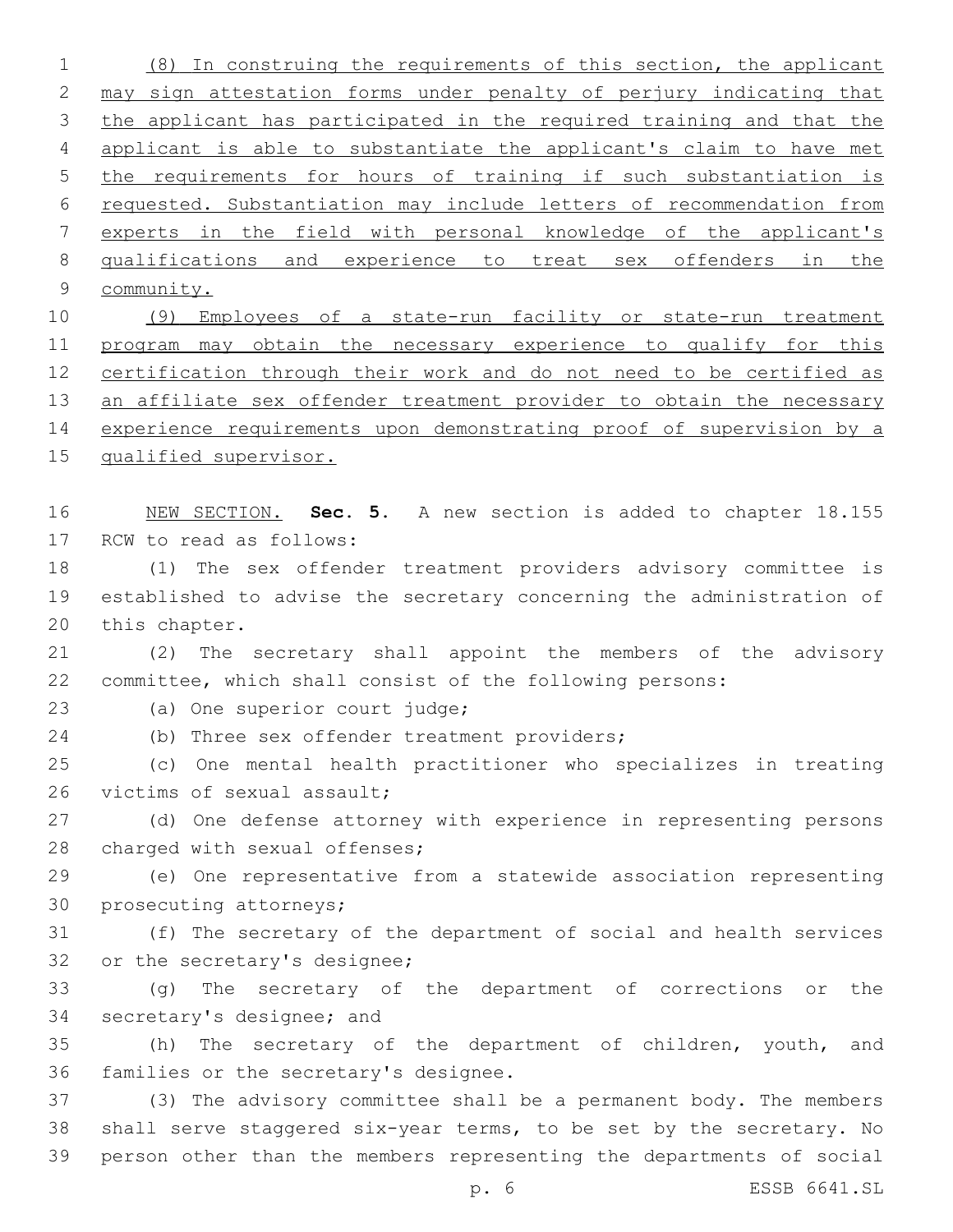and health services, children, youth, and families, and corrections 2 may serve more than two consecutive terms.

 (4) The secretary may remove any member of the advisory committee for cause as specified by rule. In the case of a vacancy, the secretary shall appoint a person to serve for the remainder of the unexpired term.6

 (5) The advisory committee shall provide advice to the secretary concerning:8

 (a) Certification procedures under this chapter and their 10 implementation;

 (b) Standards maintained under RCW 18.155.080, and advice on 12 individual applications for certification;

 (c) Issues pertaining to maintaining a healthy workforce of certified sex offender treatment providers to meet the needs of the 15 state of Washington. In considering workforce issues, the advisory committee must evaluate options for reducing or eliminating some or all of the certification-related fees, including the feasibility of requiring that the cost of regulation of persons certified under this chapter be borne by the professions that are identified as eligible to be an underlying credential for certification; and

 (d) Recommendations for reform of regulatory or administrative practices of the department, the department of social and health services, or the department of corrections that are within the purview and expertise of the advisory committee. The advisory committee may submit recommendations requiring statutory reform to 26 the office of the governor, the secretary of the senate, and the 27 chief clerk of the house of representatives.

 (6) Committee members shall be reimbursed for travel expenses in 29 accordance with RCW 43.03.050 and 43.03.060.

 (7) The advisory committee shall elect officers as deemed necessary to administer its duties. A simple majority of the advisory committee members currently serving shall constitute a quorum of the 33 advisory committee.

 (8) Members of the advisory committee shall be residents of the 35 state of Washington.

 (9) Members of the advisory committee who are sex offender treatment providers must have a minimum of five years of extensive work experience in treating sex offenders to qualify for appointment to the advisory committee. The sex offender treatment providers on the advisory committee must be certified under this chapter.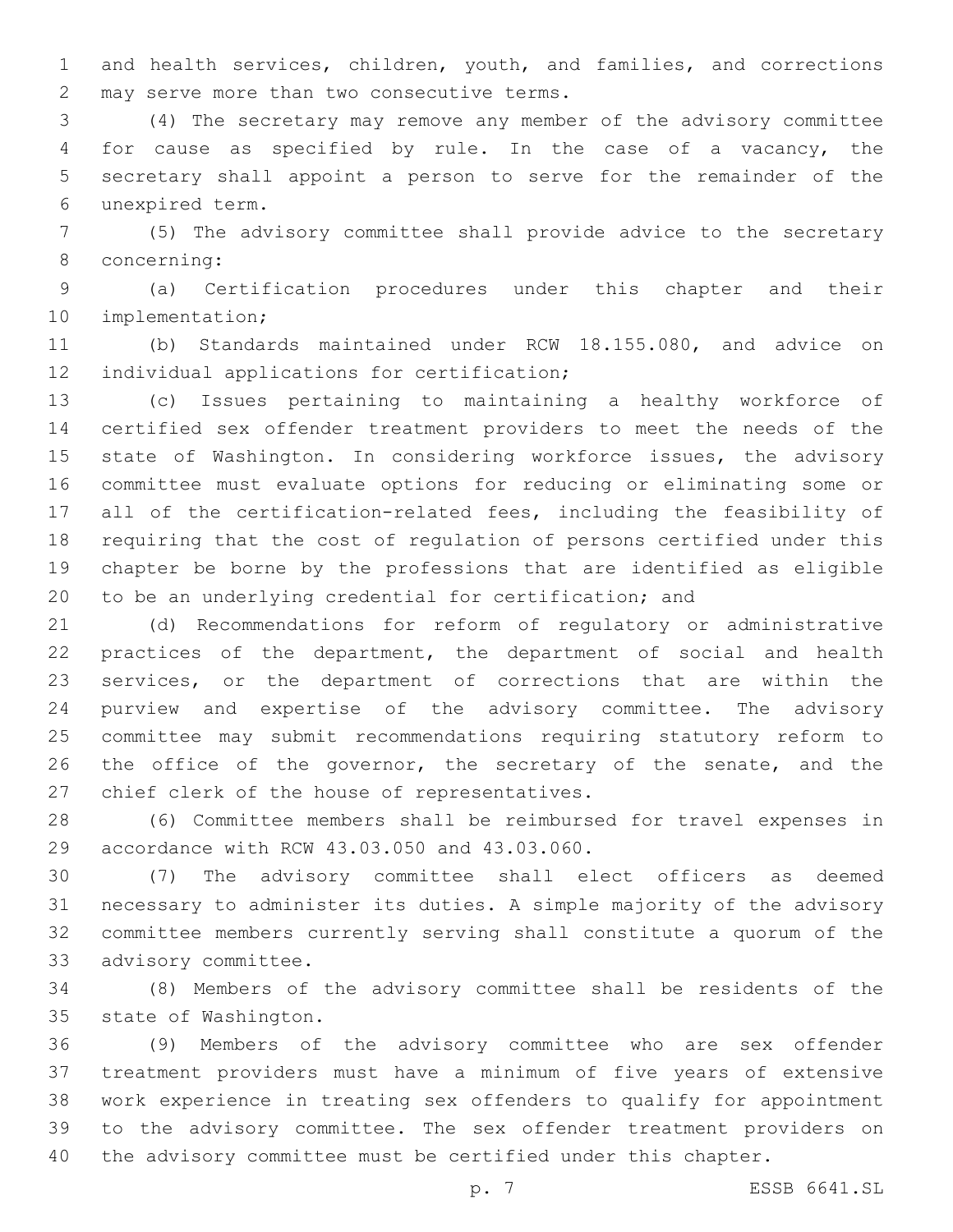(10) The advisory committee shall meet at times as necessary to 2 conduct advisory committee business.

 NEW SECTION. **Sec. 6.** A new section is added to chapter 71.09 4 RCW to read as follows:

 To facilitate the equitable geographic distribution of conditional releases under this chapter, the department shall notify the secretary of health, or the secretary's designee, whenever a sex offender treatment provider in an underserved county has been contracted to provide treatment services to persons on conditional 10 release under this chapter, in which case the secretary of health shall waive any fees for the initial issue, renewal, and reissuance of a credential for the provider under chapter 18.155 RCW. An underserved county is any county identified by the department as having an inadequate supply of qualified sex offender treatment providers to achieve equitable geographic distribution of conditional 16 releases under this chapter.

 **Sec. 7.** RCW 18.155.040 and 2004 c 38 s 5 are each amended to 18 read as follows:

19 In addition to any other authority provided by law, the secretary 20 shall have the following authority:

 (1) To set administrative procedures, administrative 22 requirements, and fees in accordance with RCW 43.70.250 ((and)) $_L$ 23 43.70.280, and section 6 of this act;

(2) To establish forms necessary to administer this chapter;

 (3) To issue a certificate or an affiliate certificate to any applicant who has met the education, training, and examination requirements for certification or an affiliate certification and deny a certificate to applicants who do not meet the minimum qualifications for certification or affiliate certification. Proceedings concerning the denial of certificates based on unprofessional conduct or impaired practice shall be governed by the 32 uniform disciplinary act, chapter 18.130 RCW;

 (4) To hire clerical, administrative, and investigative staff as needed to implement and administer this chapter and to hire individuals including those certified under this chapter to serve as examiners or consultants as necessary to implement and administer 37 this chapter;